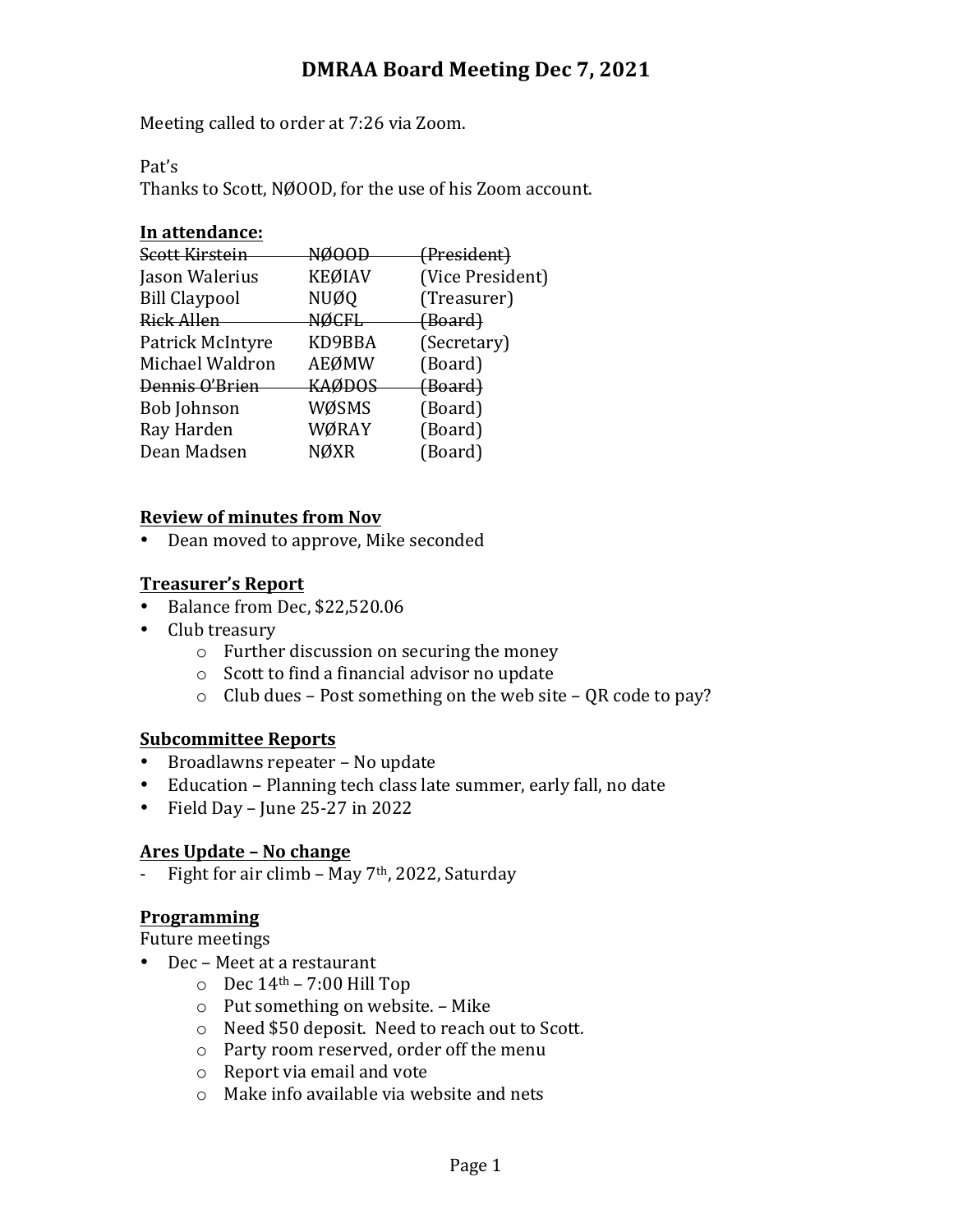- Jan Build program Rick Staight Key from Hacksaw Blade
	- $\circ$  In person
	- $\circ$  Figure out cost, pay for \$20, suggested donation of \$10 a piece
	- $\circ$  Get in touch with Rick go, collecting parts
- Feb MMDVM RaspberryPi repeater??
- $•$  Mar ??

## **Fort Des Moines**

- Bob: DMRAA custody of a tower trailer, existing plates have been removed
	- $\circ$  Big trailer, setup at The Fort
	- $\circ$  Needs maintenance work
	- $\circ$  Drill from Station fund
	- $\circ$  Beam setup on it
- Steering committee
	- o Keys made and forms
- Main tower project
	- o Museum board agreed to \$2000 down payment
	- $\circ$  Ray knows about erecting tower
- Looking for a limited number of volunteers to participate on a steering committee for the club station. It will consist of licensed amateurs with participation from the board and general club membership

## **Hamfest Committee**

• No activity

## **Existing business**

- Membership List **No update** 
	- $\circ$  Move existing spreadsheet to Google Docs as read only.
	- $\circ$  Talk to Bruce to see if he has the list/spreadsheet. Scott, NØOOD, to talk with Bruce and will forward to Mike, AEØMW, who will put it in Google Docs.

## **New business**

- Field Day
	- $\circ$  Fort Same as last year
	- $\circ$  Let people know about over night operating
	- $\circ$  Insurance company paid for incident. Items replaced.
- Move forward with Google Groups **No changes** 
	- $\circ$  Separate group for board
	- $\circ$  Need email addresses from Bruce, Pat to load into Google groups
- Club treasury **no changes** 
	- $\circ$  Further discussion on securing the money
	- $\circ$  Club dues Post something on the web site QR code to pay?
- Club Station Discussion delayed due to Scott not being present
	- **New**